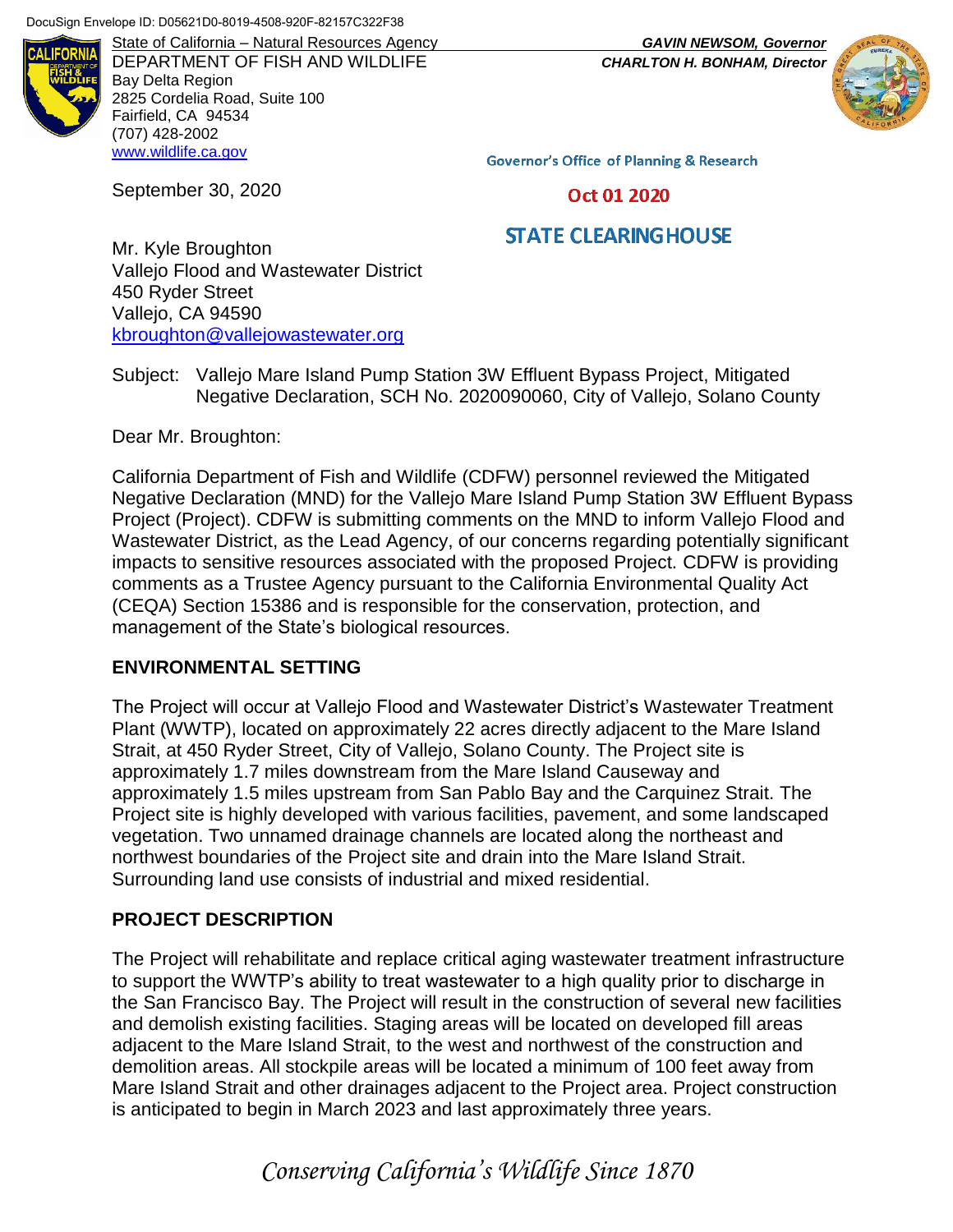Mr. Kyle Broughton Vallejo Flood and Wastewater Distict September 30, 2020 Page 2

## **COMMENTS AND CONCERNS**

## **Migratory Birds and Raptors**

The Project area and surrounding areas may provide nesting habitat for migratory birds and raptors. Demolition of existing structures, ground disturbance, and vegetation removal during the nesting season could disrupt nesting and even lead to nest abandonment and species mortality. The Project activities may result in potentially significant impacts without implementation of appropriate mitigation measures. BIO-3 and BIO-4 of the MND require that nesting bird and raptor surveys be completed prior to conducting Project activities during the nesting season, and nest avoidance if active nests are discovered, respectively. CDFW agrees that these measures are important but is concerned about the phrasing of the measures, and recommends the following revisions to Mitigation Measure BIO-3 (amended language shown in bold italics, deleted language shown in strikethrough):

*If clearing and/or construction activities must would occur during the migratory bird nesting season (February 1March 1 to August 31), then a qualified biologist shall conduct pre-construction surveys within preconstruction surveys to identify active migratory bird and/or raptor nests or burrowing owl burrows would be conducted by a qualified biologist at least 7 days prior to construction initiation each year Project activities are to occur. Surveys shall cover Focused surveys must be performed by a qualified biologist for the purposes of determining the presence or absence of active nest sites within the proposed impact area, including construction access routes and staging areas, and within 500 feet of all Project areas. along with a 100-foot buffer, where feasible. If a lapse of Project activities of 7 days or greater occurs for any reason during the nesting season, a qualified biologist shall preform another survey for nesting birds and raptors prior to resuming Project activities.* 

CDFW also recommends the following revisions to Mitigation Measure BIO-4 (amended language shown in bold italics, deleted language shown in strikethrough):

*If active nest sites are identified during in the surveys areas, a qualified biologist shall establish no-disturbance buffers should be established for all active nest sites prior to commencement of any Project-related activities to avoid disturbances to migratory bird and raptor nesting activities. A no-disturbance buffer constitutes a zone in which Project-related activities (that is, vegetation removal, earth moving, and construction) cannot occur. The size of no-disturbance buffers would be determined by a qualified biologist based on the species, activities proposed in the vicinity of the nest, and topographic and other visual barriers. A qualified biologist shall would monitor all active the nests during construction activities each day until the nest is deemed inactive by the qualified biologist. If suitable no-disturbance buffers cannot be established for any reason, then Project activities within the area of the active nest shall be delayed until the nest is no longer active, as determined by a*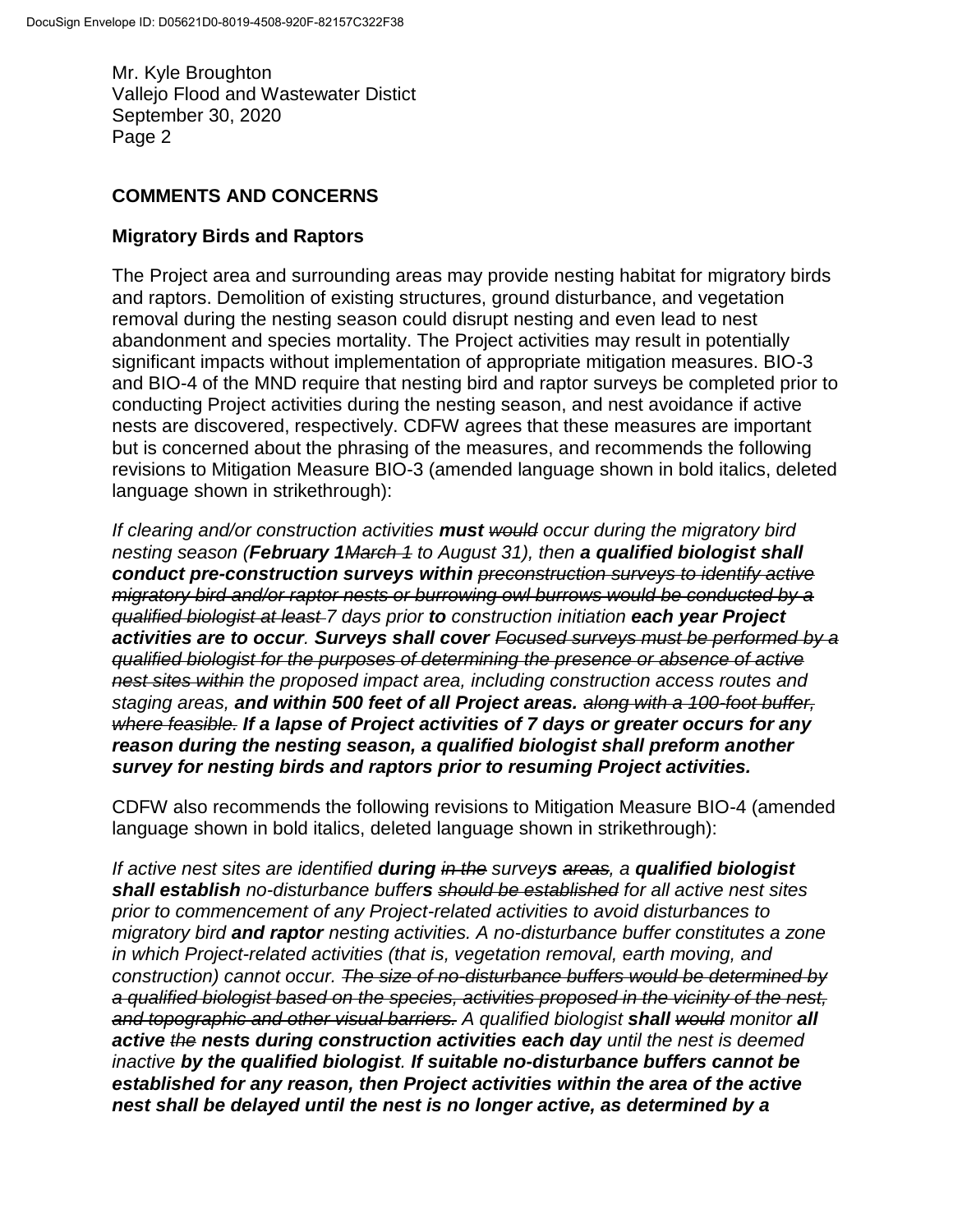Mr. Kyle Broughton Vallejo Flood and Wastewater Distict September 30, 2020 Page 3

*qualified biologist. The amount and duration of the monitoring would be determined by the qualified biologist and would depend on the same factors mentioned above when determining the size of the no-disturbance buffer. Implementation of the aforementioned mitigation measures would minimize impacts on migratory birds and raptors through minimization, education, monitoring, and avoidance. As shown, implementation of the aforementioned mitigation measures would reduce impacts on these species from potentially significant to a less than significant level.*

# **Osprey (Pandion haliaetus)**

Osprey have become increasingly prevalent around the San Francisco Bay Area, including Mare Island. Osprey begin breeding around late February and osprey young fledge (i.e. leave the nest and catch food independently) typically in late July. Osprey have been observed nesting on top of snags, treetops, and man-made structures, such as, light poles, utility poles, barge cranes, and pilings. Additionally, osprey have high nest site fidelity (i.e. they return to the same nesting sites each year). This can cause human-wildlife conflict particularly in areas where osprey nesting affects business operations. Because multiple observations of nesting osprey have been made near the Project site in recent years, a qualified biologist shall conduct nest surveys to identify the location and status (i.e. active or inactive) of all nests within the Project area. If osprey are found nesting within the Project area, particularly on any buildings/structures that will be removed, those buildings/structures should be removed outside of the nesting season (August 1 – January 31) to avoid take, or when a qualified biologist has determined that a nest is no longer active or osprey young have fledged.

### **Roosting Bats**

The Project site could support roosting bats either on the exterior or interior of existing structures. The Project will demolish some existing old strcutures on site and thus has the potential to result in take of bats if appropriate avoidancne and minimization measures are not implemented. CDFW agrees with implementaiton of Mitigation Measure BIO-5, but is concerned about specific language contained within. No attempt to actively relocate roosting bats shall be undertaken. Additionally, if the Project must remove bat roosting strucutues, it should be done during seasonal periods of bat activity, to avoid maternity colonies and winter torpor bats. CDFW recommends the following revisions to Mitigation Measure BIO-5 to prevent incidental take of roosting bats during Project activities (amended language shown in bold italics, deleted language shown in strikethrough):

*At least 30 days pPrior to demolition of existing structures, an qualified agencyapproved biologist shallwould conduct a daytime and nighttime site reconnaissance of the structure(s). The biologist shall would look for special-status bats and bat sign including existing roost sites and bat guano deposits, and will listen for roosting bats. If potential roost sites are identified, a Project-specific avoidance and minimization plan shall be prepared by a qualified biologist to be reviewed and approved by*